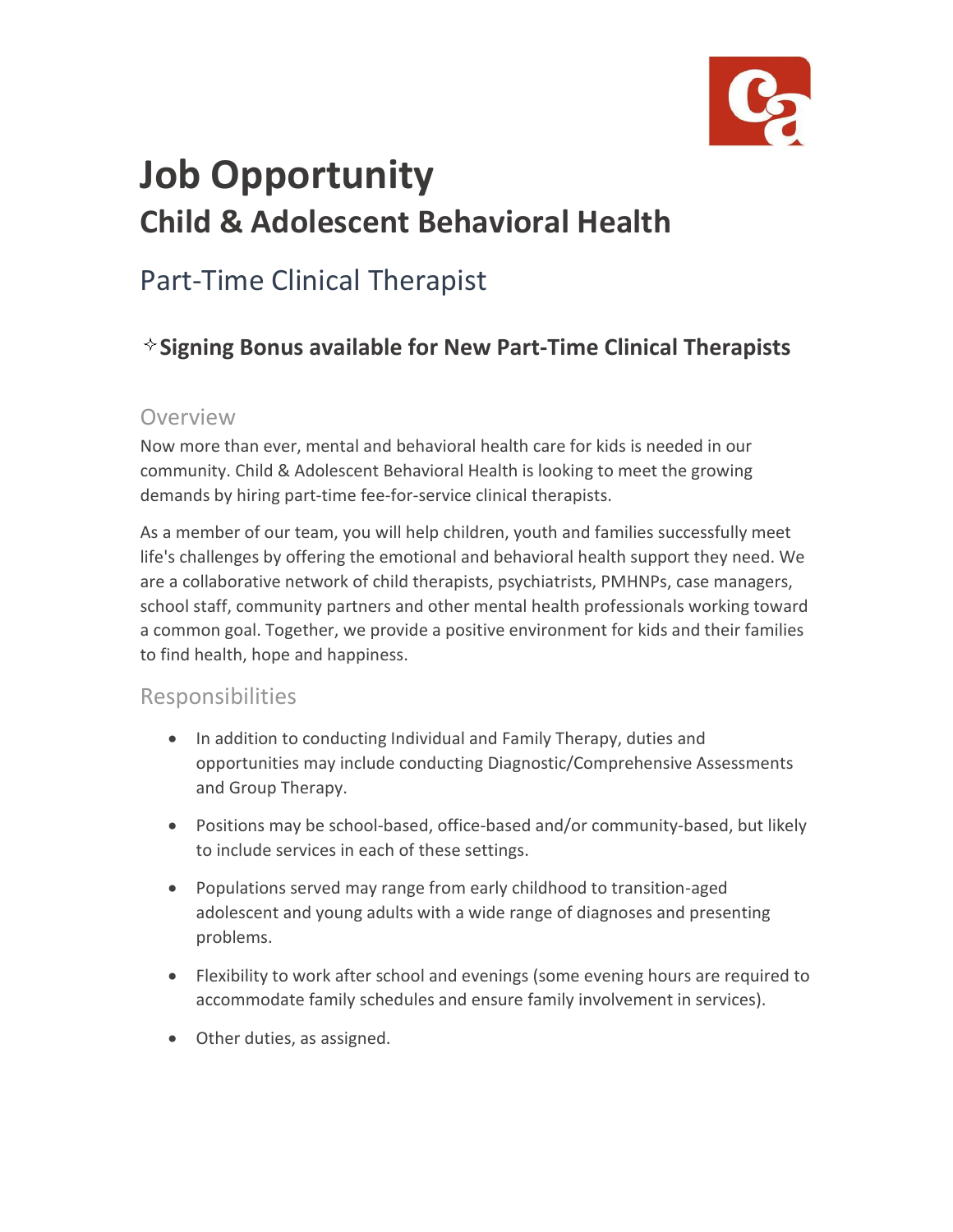#### Skill and Experience

- Experience/skill or willingness to obtain skills in working with a variety of special populations which may include early childhood, traumatized and victimized children & youth, transition-aged adolescents, youth with sexual behavior problems, chronic & severely emotionally/behaviorally impaired youth.
- Ability to engage a wide range of clients and caregivers, including those from diverse populations, and those uncertain about the value and/or necessity of MH services.
- Ability to work effectively with other professionals both within and outside the mental health profession.
- Experience/skill or willingness to obtain skills in applicable modalities and interventions, including, but not limited to, evidenced-based /evidencedinformed practices as required.
- Training and practice experience that is "trauma-informed", modalities such as Trauma–focused CBT, Motivational Interviewing, DBT, DINA and Incredible Years (for early childhood populations), and others matched to our population are valuable.
- Must be culturally competent and willing to work with clients and families within various and diverse populations.

#### **Qualifications**

Licensed in the state of Ohio to provide assessment and therapy via the Ohio Counselor, Social Worker, and Marriage and Family Therapist Board, or the Ohio Board of Psychology. Must possess at least a Master's Degree(s) in Counseling, Social Work, or the equivalent.

#### Why Child & Adolescent Behavioral Health

At Child & Adolescent Behavioral Health, we are here for you, so you can be there for them. We provide a supportive environment for our clinical therapists to grow and lead in their careers, and in turn, you bring unmatched compassionate care and expertise.

We have been recognized as one of the Top 10 Best Companies to work for in Stark County, because we strive to take care of our team at work and at home.